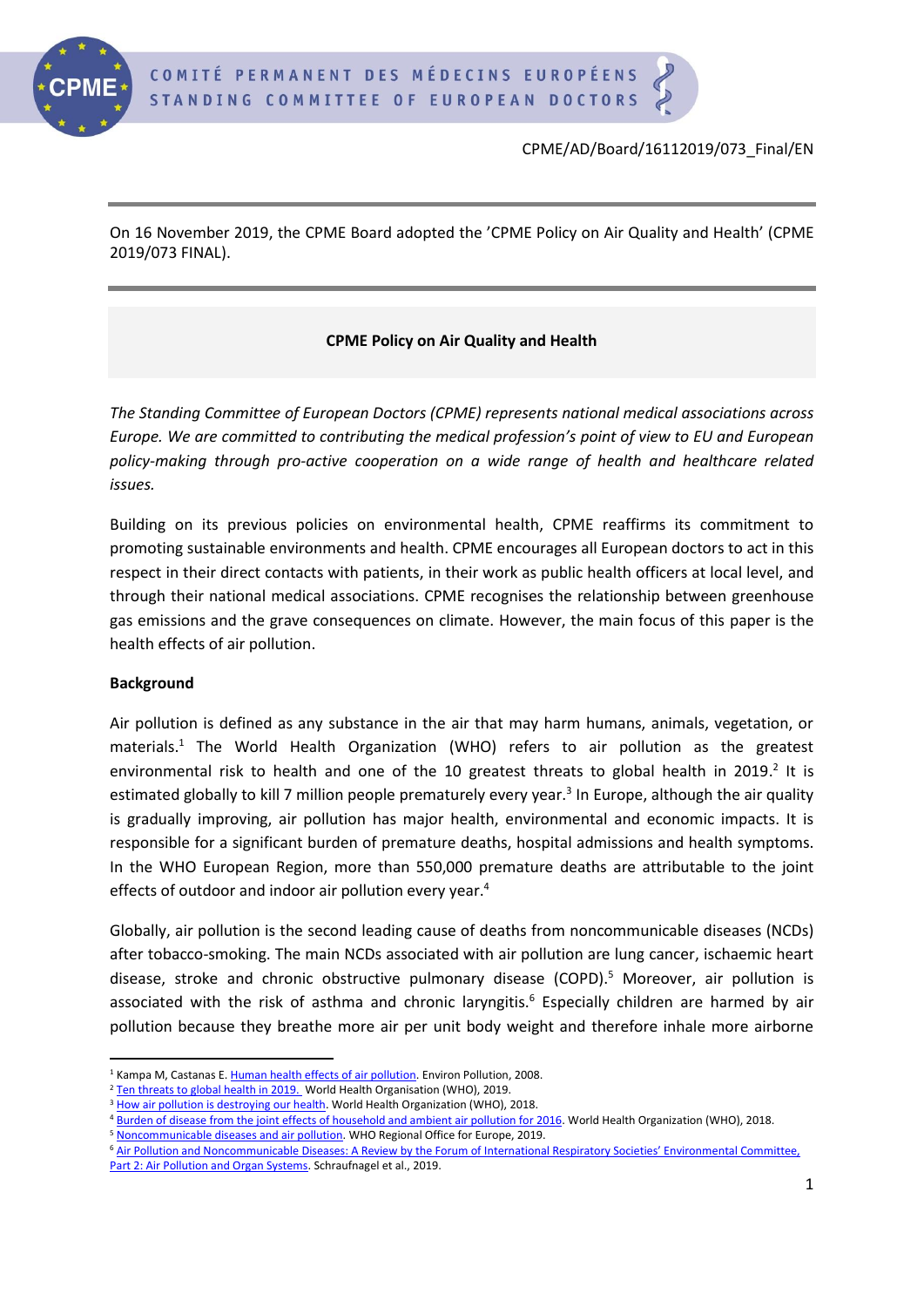

toxicants than adults.<sup>7</sup> In addition, there is emerging evidence that air pollution is associated with new-onset type 2 diabetes in adults and systemic inflammation.<sup>8</sup>

There are also considerable economic costs from the health impact of air pollution. In the WHO European region, the annual economic cost of premature deaths from air pollution is estimated to be 1.3 trillion Euro and the overall annual economic cost of health impacts 1.4 trillion Euro.<sup>9</sup> Impacts on the environment include eutrophication, acidification and damage to vegetation. <sup>10</sup> Air pollution is also closely linked to climate change, sharing the same source in the burning of fossil fuels.

The primary source of air pollution in Europe is the burning of fossil fuels in power generation for transport, industry and households. The burning of fossil fuels in households for heating is another major source of pollution in some countries. Agriculture, industrial processes, solvent use and waste treatment are other sources of air pollution.<sup>11</sup> In Europe, the primary air pollutants, which are directly emitted into the atmosphere, are particulate matter (PM), sulphur dioxide (SO<sub>2</sub>), nitrogen oxides (NO<sub>x</sub>), ammonia (NH<sub>3</sub>), volatile organic compounds (VOC) and methane (CH<sub>4</sub>). Commercial and household heating is mainly responsible for PM, electricity and heat production for  $SO<sub>2</sub>$ , road transport, especially urban traffic, for  $NO<sub>x</sub>$ , industrial and construction activities for VOC, and agriculture for NH<sub>3</sub> and CH<sub>4</sub>.<sup>12</sup> Secondary particulate matter and ozone (O<sub>3</sub>) are secondary air pollutants which are formed in the atmosphere through oxidation and reactions between primary air pollutants.

Reducing environmental pollutants would generally decrease environmental health risks, be economically beneficial and pose a crucial step towards achieving the UN Sustainable Development Goals (SDGs). Between 1990 and 2016, SO<sub>2</sub> emissions decreased by 91 % and NO<sub>x</sub> emissions by 58 % in the European Union (EU). Also,  $O_3$  concentrations decreased by 40 % between 2000 and 2016.

However, PM concentrations continue to be too high and  $NH<sub>3</sub>$  emissions have increased in the agricultural sector. <sup>13 14</sup> Thus, air pollution continues to pose a severe health, environmental and economic threat to the European continent. The urban population in particular may be exposed to a concentration of air pollutants above the EU and WHO recommended levels (outlined below).<sup>15</sup>

Pollution, however, does not affect everyone in the same way, with some groups of the population being more vulnerable than others. Environmental inequalities and injustice continue to be a problem, showing that pollution, poverty and poor health are intertwined.<sup>16</sup> Exposure to air

<sup>10</sup> Air quality: Pollution sources and impacts, EU legislation and international agreements</u>. European Parliamentary Research Service, 2018.

<sup>&</sup>lt;sup>7</sup> Air Pollution and Noncommunicable Diseases A Review by the Forum of International Respiratory Societies' Environmental Committee, [Part 1: The Damaging Effects of Air Pollution.](https://www.ncbi.nlm.nih.gov/pubmed/30419235) Schraufnagel et al., 2019.

<sup>&</sup>lt;sup>8</sup> [Air quality in Europe](https://www.eea.europa.eu/publications/air-quality-in-europe-2018) — 2018 report. European Environment Agency (EEA), 2018.

<sup>&</sup>lt;sup>9</sup> [Economic cost of the health impact of air pollution in Europe: Clean air, health and wealth.](http://www.euro.who.int/__data/assets/pdf_file/0004/276772/Economic-cost-health-impact-air-pollution-en.pdf?ua=1) WHO Regional Office for Europe, 2015.

<sup>&</sup>lt;sup>11</sup> [Emissions of the main air pollutants in Europe.](https://www.eea.europa.eu/data-and-maps/indicators/main-anthropogenic-air-pollutant-emissions/assessment-4) European Environment Agency (EEA), 2018.

<sup>&</sup>lt;sup>12</sup> [Cleaner air for all.](http://ec.europa.eu/environment/air/cleaner_air/) European Commission, 2019.

<sup>&</sup>lt;sup>13</sup> [Emissions of the main air pollutants in Europe.](https://www.eea.europa.eu/data-and-maps/indicators/main-anthropogenic-air-pollutant-emissions/assessment-4) European Environment Agency (EEA), 2018.

<sup>&</sup>lt;sup>14</sup> [Air quality in Europe](https://www.eea.europa.eu/publications/air-quality-in-europe-2019)  $-$  2019 report. European Environment Agency (EEA), 2019.

<sup>&</sup>lt;sup>15</sup> Europe's urban air quality — [re-assessing implementation challenges in cities.](http://c/Users/policy.intern/Downloads/TH-Al-19-003-EN-N%20Europes%20urban%20air%20quality%2020%2003%202019%20(3).pdf) European Environment Agency (EEA), 2018.

<sup>16</sup> [Unequal exposure and unequal impacts: social vulnerability to air pollution, noise and extreme temperatures in Europe.](https://www.eea.europa.eu/publications/unequal-exposure-and-unequal-impacts) European Environment Agency (EEA), 2018.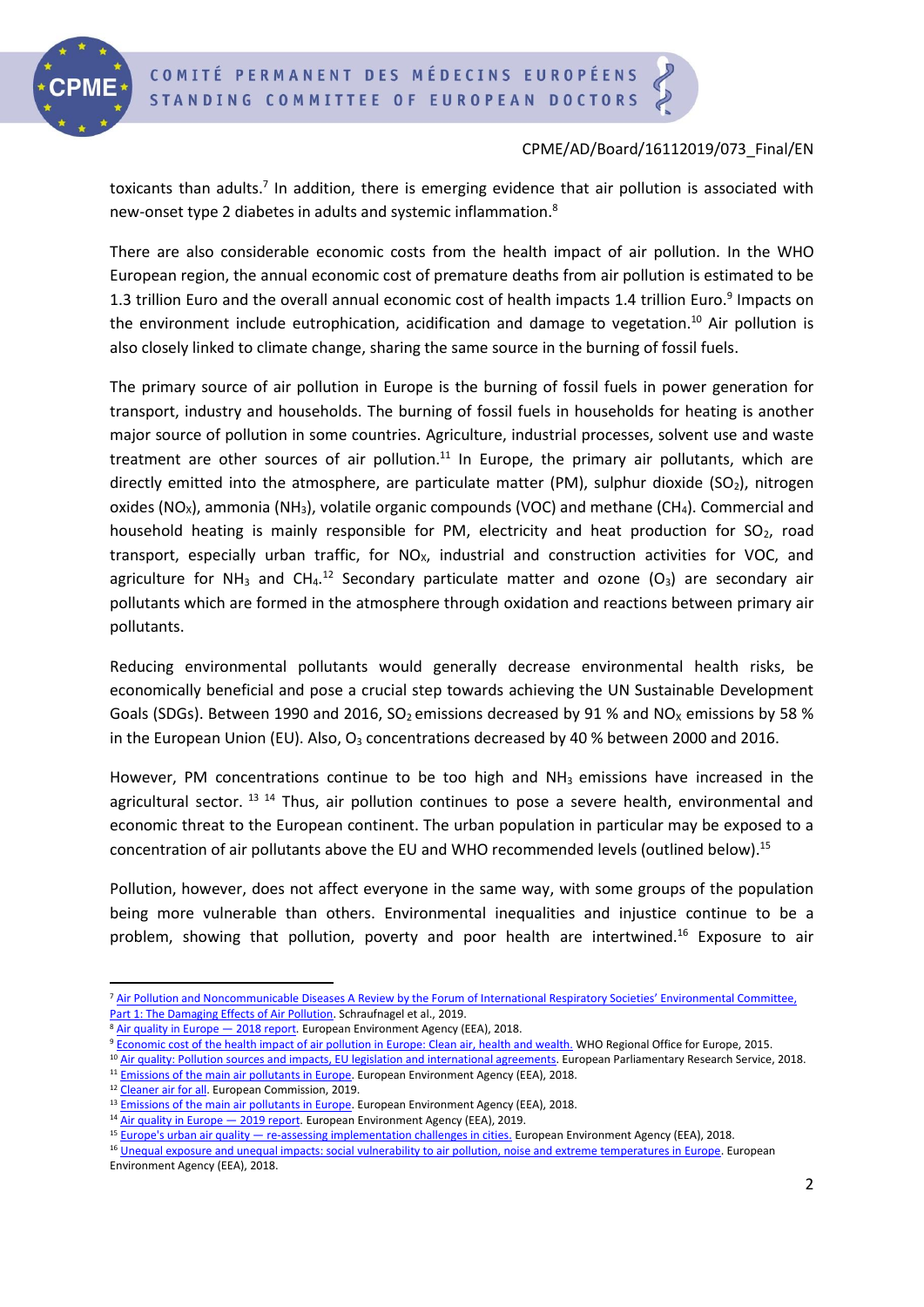

pollutants is mainly beyond individuals' control and, therefore, requires actions by public authorities at the local, regional, national, European and international levels to protect the health of the population.

## **European legal framework and the WHO guidelines**

The EU has a comprehensive framework in place to tackle air pollution. The two main instruments to tackle air pollution are the 2008 **Ambient Air Quality (AAQ) Directive** which sets air quality measurement standards and local limit values for air pollution concentrations, and the 2016 **National Emission Ceilings (NEC) Directive** which sets national ceilings and seeks to reduce emissions at source. The AAQ requires the member states to develop and introduce air quality plans and protect human health in areas where pollution exceeds the recommended levels. <sup>17</sup> The NEC requires that the member states draw up control programmes to contribute to the implementation of air quality plans established under AAQ.<sup>18</sup> Moreover, the EU sets standards for example for vehicle emissions and fuel quality as well as targets to cut greenhouse gas emissions and to increase energy from renewables.

The limit values set by the EU are legally binding, but they are also the result of a political compromise, and for key pollutants less strict than what the WHO recommends. The 2005 **WHO Air Quality Guidelines** which are based on a comprehensive review of the science offer threshold limits for PM,  $O_3$ , NO<sub>2</sub> and SO<sub>2</sub>, and provide a reference for setting air pollution targets at regional and national levels to improve air quality. Furthermore, the **WHO Guidelines for indoor air quality** make recommendations for instance on  $NO<sub>2</sub>$  and household fuel such as unprocessed coal. The WHO is currently reviewing its health-based recommendations, given the latest science which shows health effects already at low concentrations and air pollution being a risk factor or association for a greater number of diseases and health impacts.<sup>19</sup>

Moreover, the European Parliament has adopted a resolution<sup>20</sup> to tackle air pollution which has a local, regional, national and cross-border dimension and requires action at all levels of governance. It urges the European Commission to propose more stringent standards for PM<sub>2.5</sub> particles in the EU air quality rules, as recommended by the WHO. In general, the WHO guideline values are stricter than the comparable EU standards.

 $17$  Europe's urban air quality — [re-assessing implementation challenges in cities.](http://c/Users/policy.intern/Downloads/TH-Al-19-003-EN-N%20Europes%20urban%20air%20quality%2020%2003%202019%20(3).pdf) European Environment Agency (EEA), 2018.

<sup>&</sup>lt;sup>18</sup> [Air quality in Europe](https://www.eea.europa.eu/publications/air-quality-in-europe-2018) - 2018 report. European Environment Agency (EEA), 2018.

<sup>19</sup> [Review of evidence on health aspects of air pollution](http://www.euro.who.int/en/health-topics/environment-and-health/air-quality/publications/2013/review-of-evidence-on-health-aspects-of-air-pollution-revihaap-project-final-technical-report) – REVIHAAP project: final technical report. World Health Organization (WHO), 2013.

<sup>&</sup>lt;sup>20</sup> [A Europe that protects: Clean air for all.](http://www.europarl.europa.eu/doceo/document/TA-8-2019-0186_EN.html) European Parliament, 2019.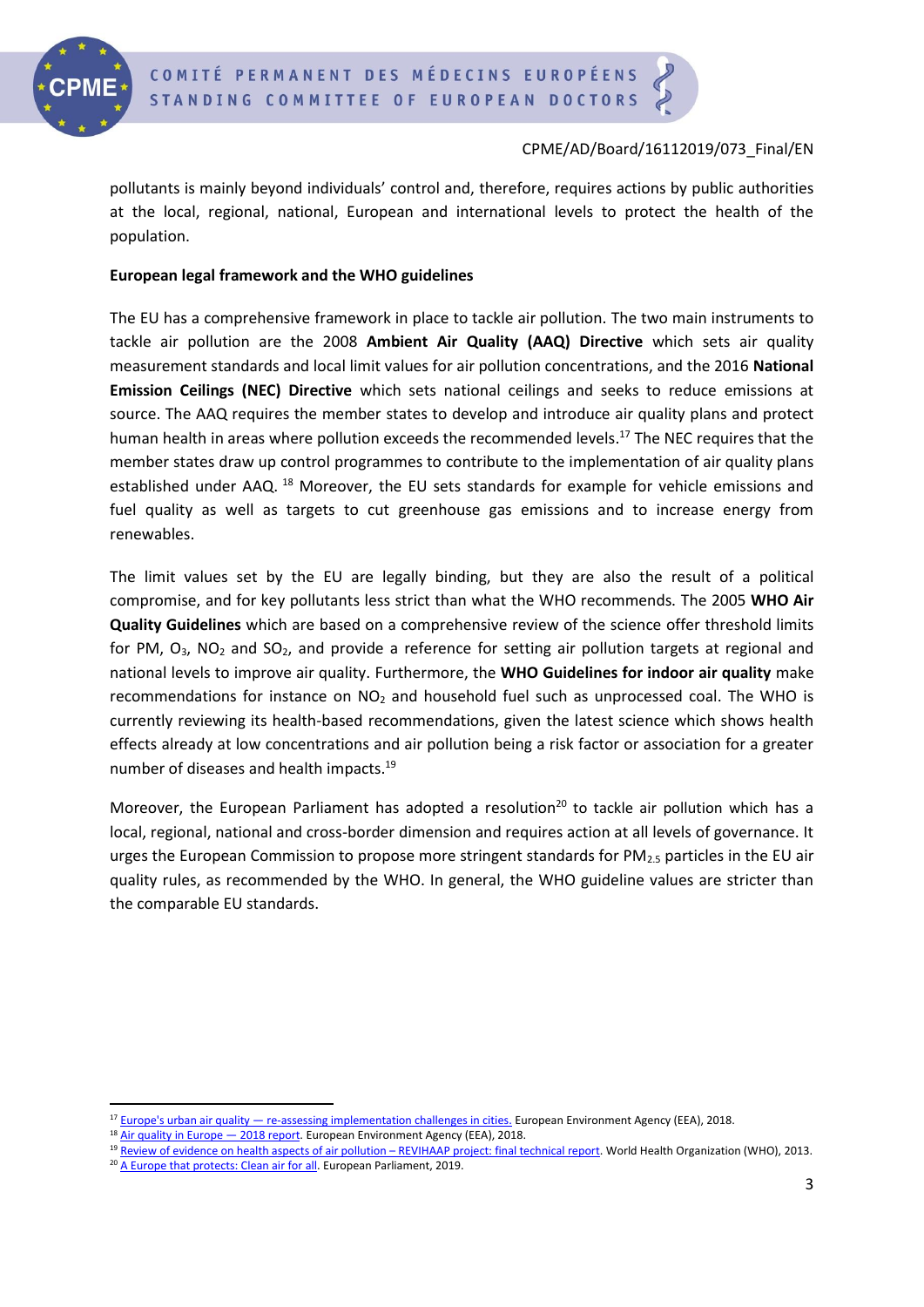

#### **What can be done**

The European Commission has called for a climate-neutral Europe by 2050, and some EU member states have an even more ambitious approach of going carbon-neutral by 2035. The EU 2030 climate and energy framework includes targets and policy objectives for greenhouse gas emissions, renewable energy and energy efficiency.

There are various policy options which may help to improve the air quality, reduce global warming and protect health. Some European countries are pushing for a complete phaseout of coal over the coming years or decades. As one of the main contributors to emissions of pollutants its phaseout would significantly improve air quality and health. Phaseout however urgently requires more support for renewable energy technologies, especially ensuring a just transition<sup>21</sup> in regions where coal remains the major source of energy and employment.

Moreover, many European cities have introduced traffic restrictions, such as low-emission zones where access by some polluting vehicles is restricted or deterred. In addition, there are possibilities to receive financial assistance to replace an old higher emission emitting vehicle with a newer one. Retrofitting, especially of heavy-duty vehicles, is a particularly effective measure in this context. The World Medical Association (WMA) has therefore urged governments to encourage upgrading of all in-use engines with best available (currently Euro VI) technology filters.<sup>22</sup> Moreover, reducing speed limits on motorways to 110km/h can significantly reduce emissions of pollutants, particularly reducing  $NO<sub>x</sub>$  and PM output from diesel vehicles, while it may increase carbon monoxide (CO) emissions from diesel cars, and  $NO_x$  from petrol cars.<sup>23</sup>

Cities have also invested in cleaner public transport and the promotion of walking and cycling. Different policies could also encourage a shift to more energy-efficient and healthy buildings and for example district heating, using heat from existing industry or renewable energy sources. Especially heat pumps have great potential not only for heating but also for cooling buildings without the unwanted side effect of warming the environment, as opposed to conventional air conditioning.

Reducing environmental pollutants at a local level is crucial to reduce inequalities in health. There is evidence that people in more deprived neighbourhoods and along busy roads, with lower incomes, higher unemployment rates, and a higher percentage of ethnic minorities and rental accommodation, are more exposed to air pollution.<sup>24 25</sup> Income-related inequalities in exposure to ambient PM<sub>10</sub> may contribute to Europe-wide mortality inequalities.<sup>26</sup>

<sup>23</sup> [Do lower speed limits on motorways reduce fuel consumption and pollutant emissions?](https://www.eea.europa.eu/themes/transport/speed-limits-fuel-consumption-and) European Environment Agency (EEA), 2019.

<sup>&</sup>lt;sup>21</sup> "A Just Transition aims to secure the future and livelihoods of workers and their communities in the transition to a low-carbon economy. It is based on social dialogue between workers and their unions, employers, government and communities." International Trade Union Confederation [\(ITUC\)](https://www.ituc-csi.org/just-transition-centre)

<sup>&</sup>lt;sup>22</sup> [WMA Statement on the Prevention of Air Pollution due to Vehicle Emissions.](https://www.wma.net/policies-post/wma-statement-on-the-prevention-of-air-pollution-due-to-vehicle-emissions/) World Medical Association, 2014.

<sup>&</sup>lt;sup>24</sup> [Unequal residential exposure to air pollution and noise: A geospatial environmental justice analysis for Ghent, Belgium.](https://www.ncbi.nlm.nih.gov/pmc/articles/PMC6304432/) Verbeek, 2018.

<sup>&</sup>lt;sup>25</sup> More action needed to prote[ct Europe's most vulnerable citizens from air pollution, noise and extreme temperatures](https://www.eea.europa.eu/highlights/protect-vulnerable-citizens). European Environment Agency (EEA), 2019.

<sup>&</sup>lt;sup>26</sup> [Particulate air pollution and health inequalities: a Europe-wide ecological analysis.](https://www.ncbi.nlm.nih.gov/pmc/articles/PMC3720269/) Richardson et al., 2013.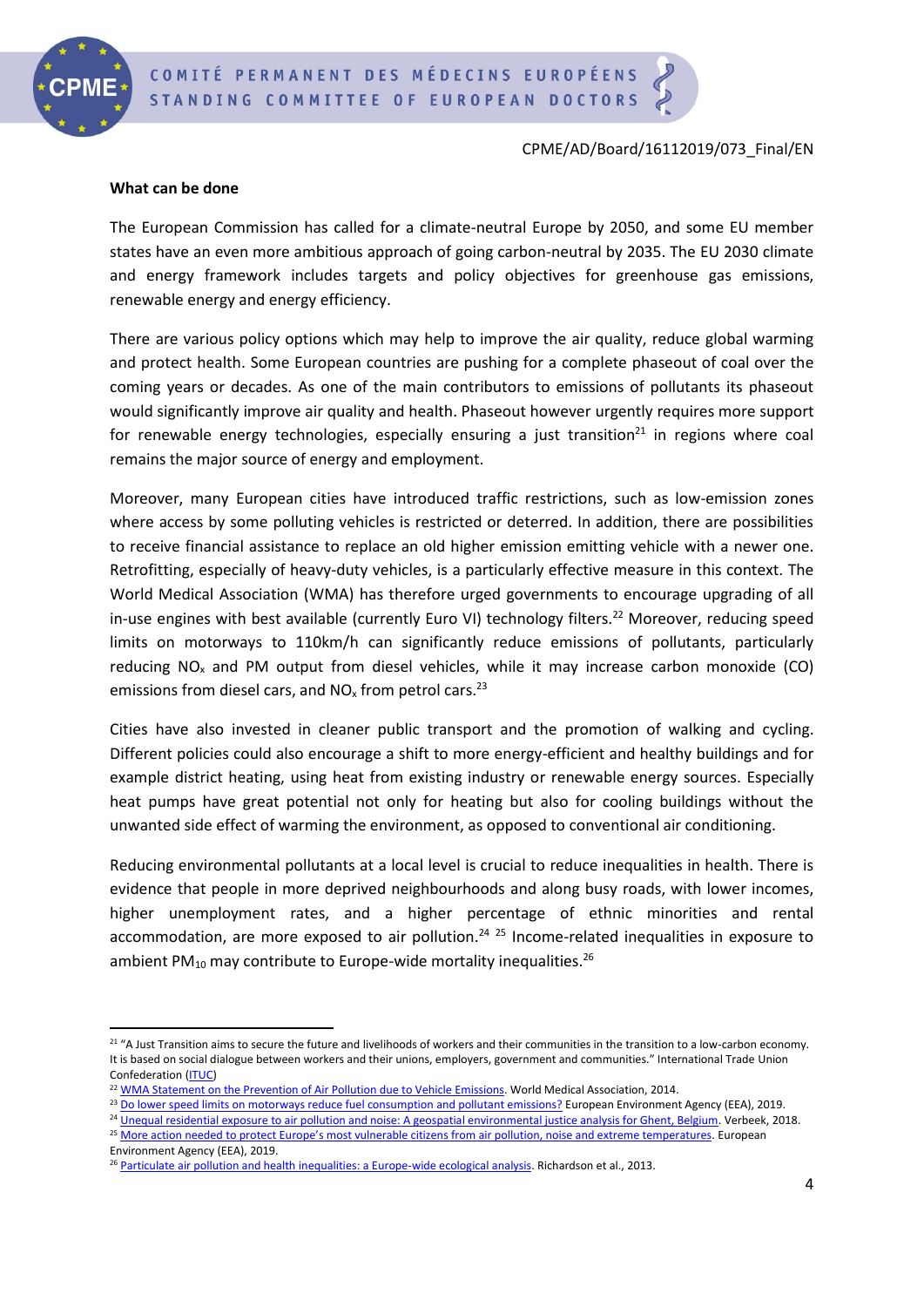

Therefore, it is important to reduce these inequalities by improving urban and transport planning practices for example by reducing motor traffic and promoting active and public transport, particularly in highly polluted areas.<sup>27</sup> Vulnerable groups such as children should be given specific attention. This could be done for instance by restricting traffic around schools and promoting active mobility.<sup>28</sup>

Doctors and other healthcare professionals should participate in the discussion on the impacts of air pollution on health and raise awareness among their patients about the risks of air pollution. Therefore, further education for doctors and other healthcare professionals is needed to understand the effects of air pollution on health and its links to climate change. Also, further research is necessary, for instance on health improvements when measures for clean air at local level have taken place.

<sup>27</sup> Socioeconomic inequalities in urban and transport planning related exposures and mortality: A health impact assessment study for [Bradford, UK.](https://www.ncbi.nlm.nih.gov/pubmed/30347375) Mueller et al., 2018.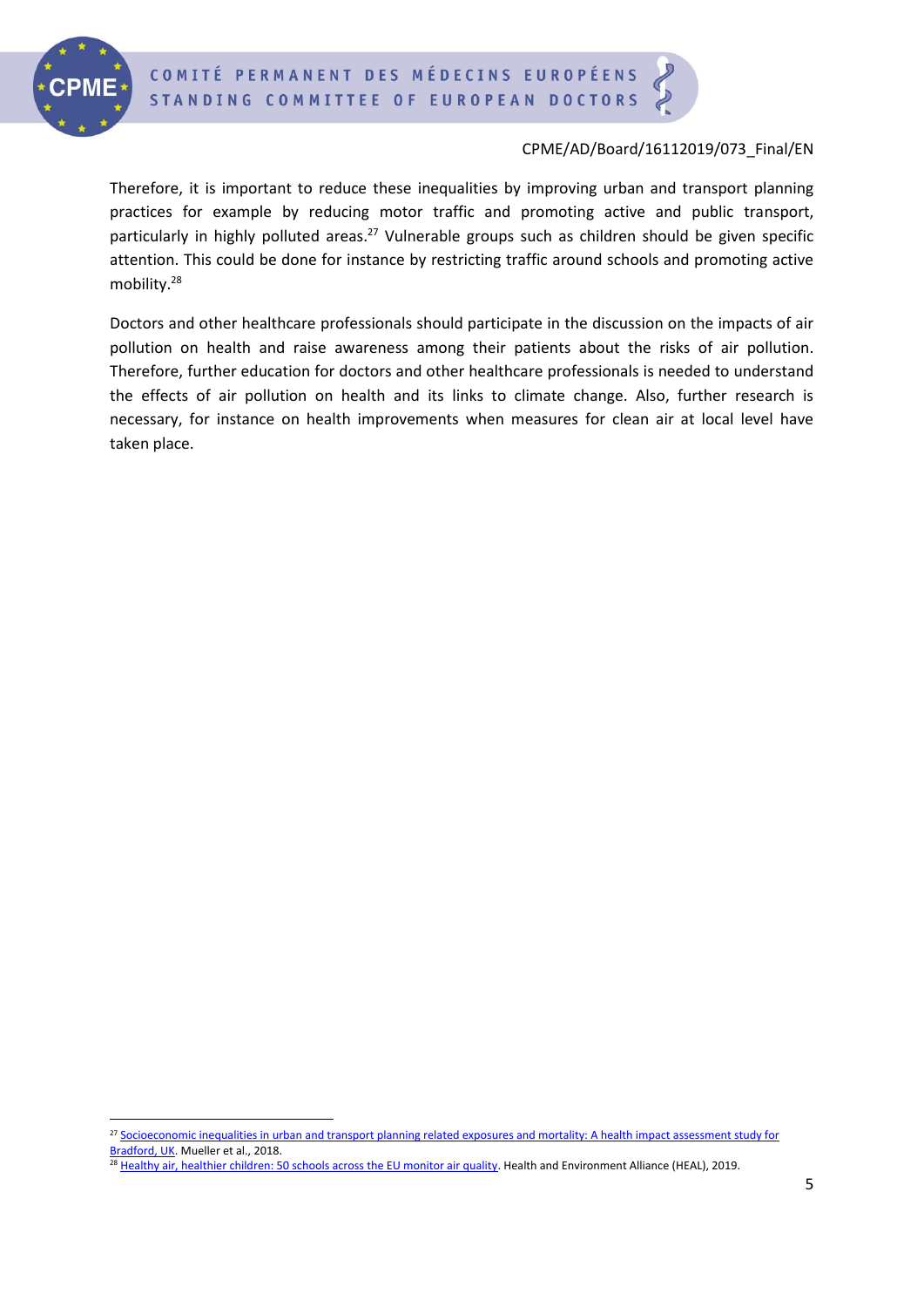

### **Recommendations (1)**

CPME calls on policymakers to:

- make air quality a political priority at all levels from local to European
- update the EU air quality standards to reflect the WHO recommendations and the latest scientific evidence on the health effects of air pollution
- foster cross-sectoral stakeholder collaboration, e.g. between policy makers, healthcare professionals and researchers
- promote and prioritise those measures that will foster clean air, tackle climate change and protect health, including active mobility such as biking and walking in non-polluted areas, as well as affordable public transport based on renewable energy
- support investment in ecological urban public transport infrastructure
- improve urban and residential planning and increase green spaces in cities to ensure good air quality and to increase physical activity, particularly among children and lower socioeconomic population groups
- create opportunities to develop and implement new solutions to reduce air pollution, e.g. by
	- o creating more cycle and pedestrian friendly roads,
	- o expanding clean air zones in cities,
	- o limiting the number of cars in cities, particularly diesel and petrol vehicles, and consider reducing speed limits on motorways
	- $\circ$  retrofitting heavy duty emitters of ultrafine particles with diesel particle filters,
	- o supporting renewable energy sources, and
	- $\circ$  developing green and health-promoting architecture and urban planning, particularly in areas of lower socio-economic status and places where vulnerable groups are likely to be exposed to air pollution
- rethink the economic framework around air quality externalities, e.g. remove subsidies on fossil fuels and diesel cars, and invest in financial incentives for people to switch to electric vehicles
- invest in further research of health impacts of air pollution and its link to NCDs
- promote research for new limits and harmonised measurement methods for pollution particles, including methods to define the toxic potential of different particles